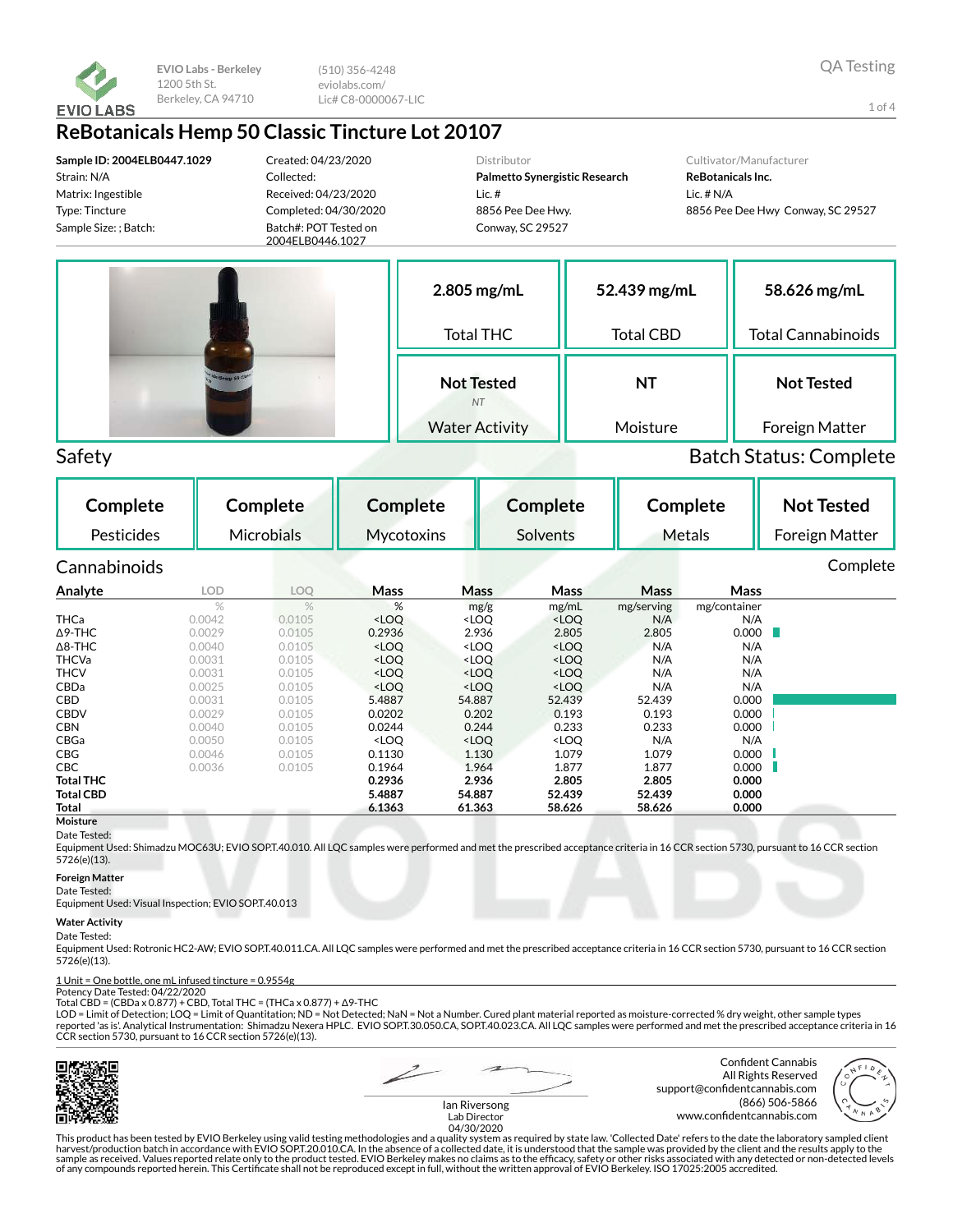

(510) 356-4248 eviolabs.com/ Lic# C8-0000067-LIC

# **ReBotanicals Hemp 50 Classic Tincture Lot 20107**

| Sample ID: 2004ELB0447.1029 | Created: 04/23/2020                       | Distributor                   | Cultivator/Manufacturer           |
|-----------------------------|-------------------------------------------|-------------------------------|-----------------------------------|
| Strain: N/A                 | Collected:                                | Palmetto Synergistic Research | <b>ReBotanicals Inc.</b>          |
| Matrix: Ingestible          | Received: 04/23/2020                      | Lic. #                        | Lic. $# N/A$                      |
| Type: Tincture              | Completed: 04/30/2020                     | 8856 Pee Dee Hwy.             | 8856 Pee Dee Hwy Conway, SC 29527 |
| Sample Size: ; Batch:       | Batch#: POT Tested on<br>2004ELB0446.1027 | Conway, SC 29527              |                                   |

### Pesticides **Complete**

| Analyte             | <b>LOD</b> | <b>LOO</b> | Limit     |           | Mass Status   | Analyte                   | <b>LOD</b> | <b>LOO</b> | Limit     |           | Mass Status                  |
|---------------------|------------|------------|-----------|-----------|---------------|---------------------------|------------|------------|-----------|-----------|------------------------------|
|                     | $\mu$ g/g  | $\mu$ g/g  | $\mu$ g/g | µg/g      |               |                           | $\mu$ g/g  | $\mu$ g/g  | $\mu$ g/g | $\mu$ g/g |                              |
| Abamectin           | 0.025      | 0.08       |           | <b>ND</b> | Tested        | Fludioxonil               | 0.025      | 0.075      |           |           | <b>ND</b> Tested             |
| Acephate            | 0.025      | 0.075      |           | <b>ND</b> | <b>Tested</b> | Hexythiazox               | 0.025      | 0.075      |           | ND.       | Tested                       |
| Acequinocyl         | 0.025      | 0.075      |           | <b>ND</b> | <b>Tested</b> | Imazalil                  | 0.025      | 0.075      |           | <b>ND</b> | Tested                       |
| Acetamiprid         | 0.025      | 0.075      |           | <b>ND</b> | <b>Tested</b> | Imidacloprid              | 0.025      | 0.075      |           | ND.       | <b>Tested</b>                |
| Aldicarb            | 0.025      | 0.075      |           | <b>ND</b> | <b>Tested</b> | <b>Kresoxim Methyl</b>    | 0.025      | 0.075      |           | ND.       | Tested                       |
| Azoxystrobin        | 0.025      | 0.075      |           | <b>ND</b> | <b>Tested</b> | Malathion                 | 0.025      | 0.075      |           | ND.       | Tested                       |
| <b>Bifenazate</b>   | 0.025      | 0.075      |           | <b>ND</b> | <b>Tested</b> | Metalaxyl                 | 0.025      | 0.075      |           | ND.       | Tested                       |
| <b>Bifenthrin</b>   | 0.025      | 0.075      |           | <b>ND</b> | <b>Tested</b> | Methiocarb                | 0.025      | 0.075      |           | ND.       | Tested                       |
| <b>Boscalid</b>     | 0.025      | 0.075      |           | <b>ND</b> | <b>Tested</b> | Methomyl                  | 0.025      | 0.075      |           | ND.       | Tested                       |
| Captan              | 0.035      | 0.116      |           | <b>ND</b> | <b>Tested</b> | Mevinphos                 | 0.025      | 0.075      |           | ND.       | Tested                       |
| Carbaryl            | 0.025      | 0.075      |           | <b>ND</b> | <b>Tested</b> | Myclobutanil              | 0.025      | 0.075      |           | ND.       | Tested                       |
| Carbofuran          | 0.025      | 0.075      |           | <b>ND</b> | <b>Tested</b> | <b>Naled</b>              | 0.025      | 0.075      |           | <b>ND</b> | Tested                       |
| Chlorantraniliprole | 0.025      | 0.075      |           | <b>ND</b> | <b>Tested</b> | Oxamyl                    | 0.025      | 0.075      |           | <b>ND</b> | Tested                       |
| Chlordane           | 0.025      | 0.075      |           | <b>ND</b> | <b>Tested</b> | Paclobutrazol             | 0.025      | 0.075      |           | ND.       | Tested                       |
| Chlorfenapyr        | 0.025      | 0.075      |           | <b>ND</b> | <b>Tested</b> | Parathion Methyl          | 0.025      | 0.075      |           | ND.       | Tested                       |
| Chlorpyrifos        | 0.025      | 0.075      |           | <b>ND</b> | <b>Tested</b> | Pentachloronitrobenzene   | 0.025      | 0.075      |           | ND.       | Tested                       |
| Clofentezine        | 0.025      | 0.075      |           | <b>ND</b> | <b>Tested</b> | Permethrin                | 0.025      | 0.075      |           | ND.       | Tested                       |
| Coumaphos           | 0.025      | 0.075      |           | <b>ND</b> | <b>Tested</b> | Phosmet                   | 0.025      | 0.075      |           | ND.       | Tested                       |
| Cyfluthrin          | 0.064      | 0.21       |           | <b>ND</b> | <b>Tested</b> | <b>Piperonyl Butoxide</b> | 0.025      | 0.075      |           |           | <loq tested<="" th=""></loq> |
| Cypermethrin        | 0.025      | 0.075      |           | <b>ND</b> | <b>Tested</b> | Prallethrin               | 0.025      | 0.075      |           |           | <b>ND</b> Tested             |
| Daminozide          | 0.025      | 0.075      |           | <b>ND</b> | <b>Tested</b> | Propiconazole             | 0.025      | 0.075      |           | ND.       | Tested                       |
| Diazinon            | 0.025      | 0.075      |           | <b>ND</b> | <b>Tested</b> | Propoxur                  | 0.025      | 0.075      |           | <b>ND</b> | Tested                       |
| <b>Dichlorvos</b>   | 0.025      | 0.075      |           | <b>ND</b> | <b>Tested</b> | Pyrethrins                | 0.025      | 0.075      |           | ND.       | Tested                       |
| Dimethoate          | 0.025      | 0.075      |           | <b>ND</b> | <b>Tested</b> | Pyridaben                 | 0.025      | 0.075      |           | ND.       | <b>Tested</b>                |
| Dimethomorph        | 0.025      | 0.075      |           | <b>ND</b> | <b>Tested</b> | Spinetoram                | 0.025      | 0.075      |           | ND.       | Tested                       |
| Ethoprophos         | 0.025      | 0.075      |           | <b>ND</b> | <b>Tested</b> | Spinosad                  | 0.025      | 0.075      |           | ND.       | Tested                       |
| Etofenprox          | 0.025      | 0.075      |           | ND.       | <b>Tested</b> | Spiromesifen              | 0.025      | 0.075      |           | ND.       | Tested                       |
| Etoxazole           | 0.025      | 0.075      |           | <b>ND</b> | <b>Tested</b> | Spirotetramat             | 0.025      | 0.075      |           | ND.       | Tested                       |
| Fenhexamid          | 0.025      | 0.075      |           | <b>ND</b> | <b>Tested</b> | Spiroxamine               | 0.025      | 0.075      |           | ND.       | Tested                       |
| Fenoxycarb          | 0.025      | 0.075      |           | <b>ND</b> | <b>Tested</b> | Tebuconazole              | 0.025      | 0.075      |           | ND.       | Tested                       |
| Fenpyroximate       | 0.025      | 0.075      |           | <b>ND</b> | <b>Tested</b> | Thiacloprid               | 0.025      | 0.075      |           |           | <b>ND</b> Tested             |
| Fipronil            | 0.025      | 0.075      |           | <b>ND</b> | Tested        | Thiamethoxam              | 0.025      | 0.075      |           | ND.       | Tested                       |
| Flonicamid          | 0.025      | 0.075      |           | <b>ND</b> | Tested        | Trifloxystrobin           | 0.025      | 0.075      |           | ND.       | Tested                       |
|                     |            |            |           |           |               |                           |            |            |           |           |                              |

Date Tested: 04/23/2020

LOD = Limit of Detection; LOQ = Limit of Quantitation; ND - Not Detected; The reported result is based on as-is sample mass, e.g., wet-weight; all LQC samples were<br>performed and met the prescribed acceptance criteria in 16



Ian Riversong

Confident Cannabis All Rights Reserved support@confidentcannabis.com (866) 506-5866 www.confidentcannabis.com

2 of 4

This product has been tested by EVIO Berkeley using valid testing methodologies and a quality system as required by state law. 'Collected Date' refers to the date the laboratory sampled client<br>harvest/production batch in a

Lab Director 04/30/2020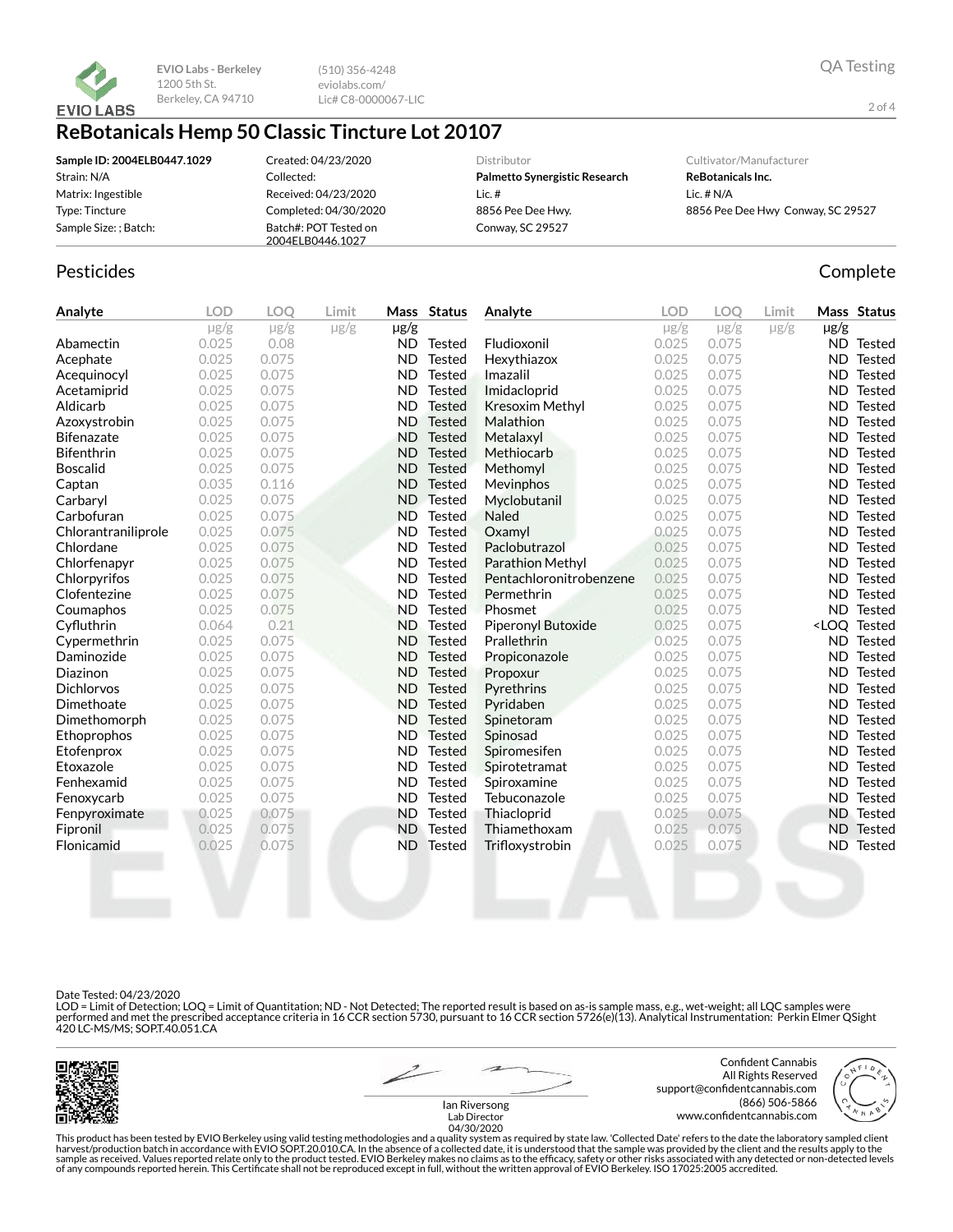

(510) 356-4248 eviolabs.com/ Lic# C8-0000067-LIC

## **ReBotanicals Hemp 50 Classic Tincture Lot 20107**

| Sample ID: 2004ELB0447.1029 | Created: 04/23/2020   | <b>Distributor</b>            | Cultivator/Manufacturer           |
|-----------------------------|-----------------------|-------------------------------|-----------------------------------|
| Strain: N/A                 | Collected:            | Palmetto Synergistic Research | ReBotanicals Inc.                 |
| Matrix: Ingestible          | Received: 04/23/2020  | Lic.#                         | Lic. $# N/A$                      |
| Type: Tincture              | Completed: 04/30/2020 | 8856 Pee Dee Hwy.             | 8856 Pee Dee Hwy Conway, SC 29527 |
| Sample Size: ; Batch:       | Batch#: POT Tested on | Conway, SC 29527              |                                   |
|                             | 2004ELB0446.1027      |                               |                                   |

### Residual Solvents **Complete** Complete Complete Complete Complete Complete Complete

| Analyte             | <b>LOD</b> | LOQ       | Limit     | Concentration                      | <b>Status</b> |
|---------------------|------------|-----------|-----------|------------------------------------|---------------|
|                     | $\mu$ g/g  | $\mu$ g/g | $\mu$ g/g | $\mu$ g/g                          |               |
| 1,2-Dichloro-Ethane | 0.08       | 0.25      |           | ND                                 | Tested        |
| Benzene             | 0.03       | 0.12      |           | <b>ND</b>                          | Tested        |
| Chloroform          | 0.11       | 0.37      |           | ND                                 | Tested        |
| Ethylene Oxide      | 0.12       | 0.41      |           | ND                                 | Tested        |
| Methylene-Chloride  | 0.66       | 0.75      |           | <b>ND</b>                          | Tested        |
| Trichloroethene     | 0.4        | 0.4       |           | <b>ND</b>                          | Tested        |
| Acetone             | 5.46       | 36        |           | ND                                 | Tested        |
| Acetonitrile        | 0.41       | 1.37      |           | <b>ND</b>                          | Tested        |
| <b>Butane</b>       | 41.96      | 230.4     |           | <b>ND</b>                          | Tested        |
| Ethanol             | 6.39       | 48        |           | ND                                 | Tested        |
| Ethyl-Acetate       | 2.61       | 19.2      |           | <b>ND</b>                          | Tested        |
| Ethyl-Ether         | 3.19       | 10.51     |           | <b>ND</b>                          | Tested        |
| Heptane             | 2.99       | 24        |           | ND                                 | Tested        |
| n-Hexane            | 0.31       | 1.03      |           | <loq< th=""><th>Tested</th></loq<> | Tested        |
| Isopropanol         | 3.3        | 24        |           | <b>ND</b>                          | Tested        |
| Methanol            | 2.76       | 9.12      |           | <b>ND</b>                          | <b>Tested</b> |
| Pentane             | 6.29       | 36        |           | ND                                 | Tested        |
| Propane             | 7.93       | 26.16     |           | ND                                 | Tested        |
| Toluene             | 0.98       | 3.24      |           | ND                                 | <b>Tested</b> |
| Xylenes             | 1.04       | 1.04      |           | <b>ND</b>                          | <b>Tested</b> |



Date Tested: 04/27/2020

LOD = Limit of Detection; LOQ = Limit of Quantitation; ND = Not Detected; The reported result is based on nominal sample weight, and reported 'as is'; all LQC samples were performed and met the prescribed acceptance criteria in 16 CCR section 5730, pursuant to 16 CCR section 5726(e)(13). Analytical Instrumentation: Shimadzu QP2020 GCMS; EVIO SOP.T.40.031.CA



Confident Cannabis All Rights Reserved support@confidentcannabis.com (866) 506-5866 www.confidentcannabis.com



This product has been tested by EVIO Berkeley using valid testing methodologies and a quality system as required by state law. 'Collected Date' refers to the date the laboratory sampled client<br>harvest/production batch in a

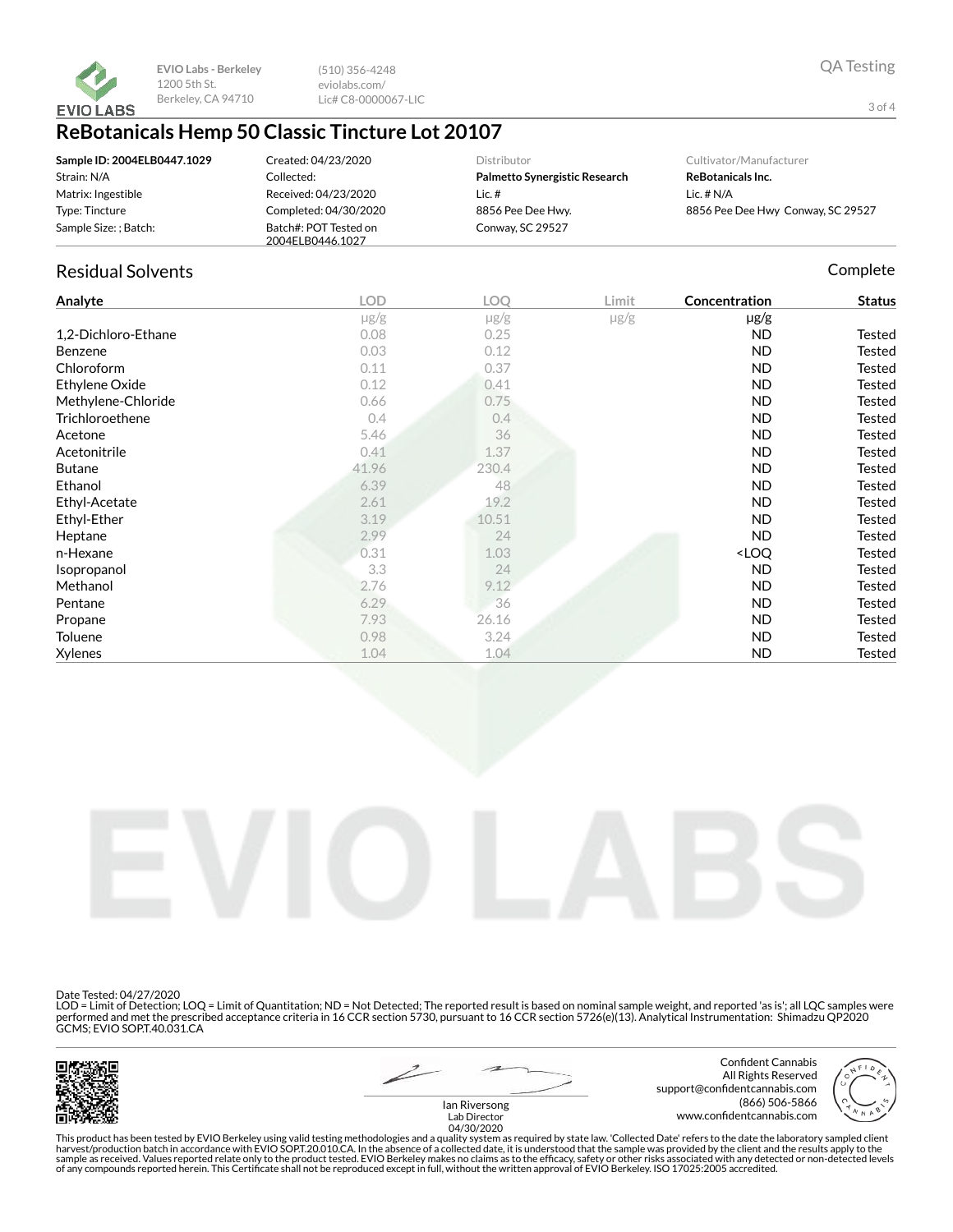

(510) 356-4248 eviolabs.com/ Lic# C8-0000067-LIC

## **ReBotanicals Hemp 50 Classic Tincture Lot 20107**

| Sample ID: 2004ELB0447.1029 | Created: 04/23/2020                       | <b>Distributor</b>            | Cultivator/Manufacturer  |
|-----------------------------|-------------------------------------------|-------------------------------|--------------------------|
| Strain: N/A                 | Collected:                                | Palmetto Synergistic Research | <b>ReBotanicals Inc.</b> |
| Matrix: Ingestible          | Received: 04/23/2020                      | Lic.#                         | Lic. $# N/A$             |
| Type: Tincture              | Completed: 04/30/2020                     | 8856 Pee Dee Hwy.             | 8856 Pee Dee Hwy Conv    |
| Sample Size: ; Batch:       | Batch#: POT Tested on<br>2004ELB0446.1027 | Conway, SC 29527              |                          |
|                             |                                           |                               |                          |

### Microbials Complete

| Analyte                       | Result              |
|-------------------------------|---------------------|
| Shiga toxin-producing E. Coli | None Detected in 1g |
| Salmonella SPP                | None Detected in 1g |

Date Tested: 04/29/2020

NT = Not tested; The reported result is based on nominal sample weight, and reported 'as is.' All LQC samples were performed and met the prescribed acceptance criteria in<br>16 CCR section 5730, pursuant to 16 CCR section 572

| Mycotoxins              |            |                      |               |              | Complete      |
|-------------------------|------------|----------------------|---------------|--------------|---------------|
| Analyte                 | <b>LOD</b> | LOO                  | Limit         | <b>Units</b> | <b>Status</b> |
|                         | µg/kg      | $\mu$ g/ $\text{kg}$ | $\mu$ g/ $kg$ | µg/kg        |               |
| <b>Total Aflatoxins</b> | 4,4        | 14.6                 |               | <b>ND</b>    | <b>Tested</b> |
| Aflatoxin B1            |            | 8                    |               | <b>ND</b>    | <b>Tested</b> |
| Aflatoxin B2            | 4          | 15                   |               | <b>ND</b>    | Tested        |
| Aflatoxin G1            |            | 12                   |               | <b>ND</b>    | Tested        |
| Aflatoxin G2            |            | 14                   |               | <b>ND</b>    | <b>Tested</b> |
| <b>Ochratoxin A</b>     | 4.5        | 14.8                 |               | <b>ND</b>    | <b>Tested</b> |

#### Date Tested: 04/23/2020

LOD = Limit of Detection; LOQ = Limit of Quantitation; ND = Not Detected; The reported result is based on as-is sample mass, e.g., wet-weight; all LQC samples were performed and met the prescribed acceptance criteria in 16 CCR section 5730, pursuant to 16 CCR section 5726(e)(13). Analytical Instrumentation: Perkin Elmer QSight<br>420 LC-MS/MS; SOP.T.40.051.CA

| <b>Heavy Metals</b> |            |                             |           |              | Complete      |
|---------------------|------------|-----------------------------|-----------|--------------|---------------|
| Analyte             | <b>LOD</b> | $\overline{\mathcal{L}}$ OC | Limit     | <b>Units</b> | Status        |
|                     | $\mu$ g/g  | $\mu$ g/g                   | $\mu$ g/g | $\mu$ g/g    |               |
| Arsenic             | 0.003      | 0.05                        |           | <b>ND</b>    | Tested        |
| Cadmium             | 0.003      | 0.05                        |           | <b>ND</b>    | <b>Tested</b> |
| Lead                | 0.007      | 0.05                        |           | <b>ND</b>    | <b>Tested</b> |
| Mercury             | 0.004      | 0.05                        |           | <b>ND</b>    | Tested        |

Date Tested: 04/27/2020

LOD = Limit of Detection; LOQ = Limit of Quantitation; ND = Not Detected; The reported result is based on sample weight, and reported 'as is'; all LQC samples were performed and met the prescribed acceptance criteria in 16 CCR section 5730, pursuant to 16 CCR section 5726(e)(13). Analytical Instrumentation: Shimadzu ICP/MS. EVIO<br>SOP.T.30.070.CA, SOP.T.40.060.CA





Confident Cannabis All Rights Reserved support@confidentcannabis.com (866) 506-5866

Bet Hwy Conway, SC 29527

4 of 4





Ian Riversong Lab Director 04/30/2020

This product has been tested by EVIO Berkeley using valid testing methodologies and a quality system as required by state law. 'Collected Date' refers to the date the laboratory sampled client<br>harvest/production batch in a of any compounds reported herein. This Certificate shall not be reproduced except in full, without the written approval of EVIO Berkeley. ISO 17025:2005 accredited.